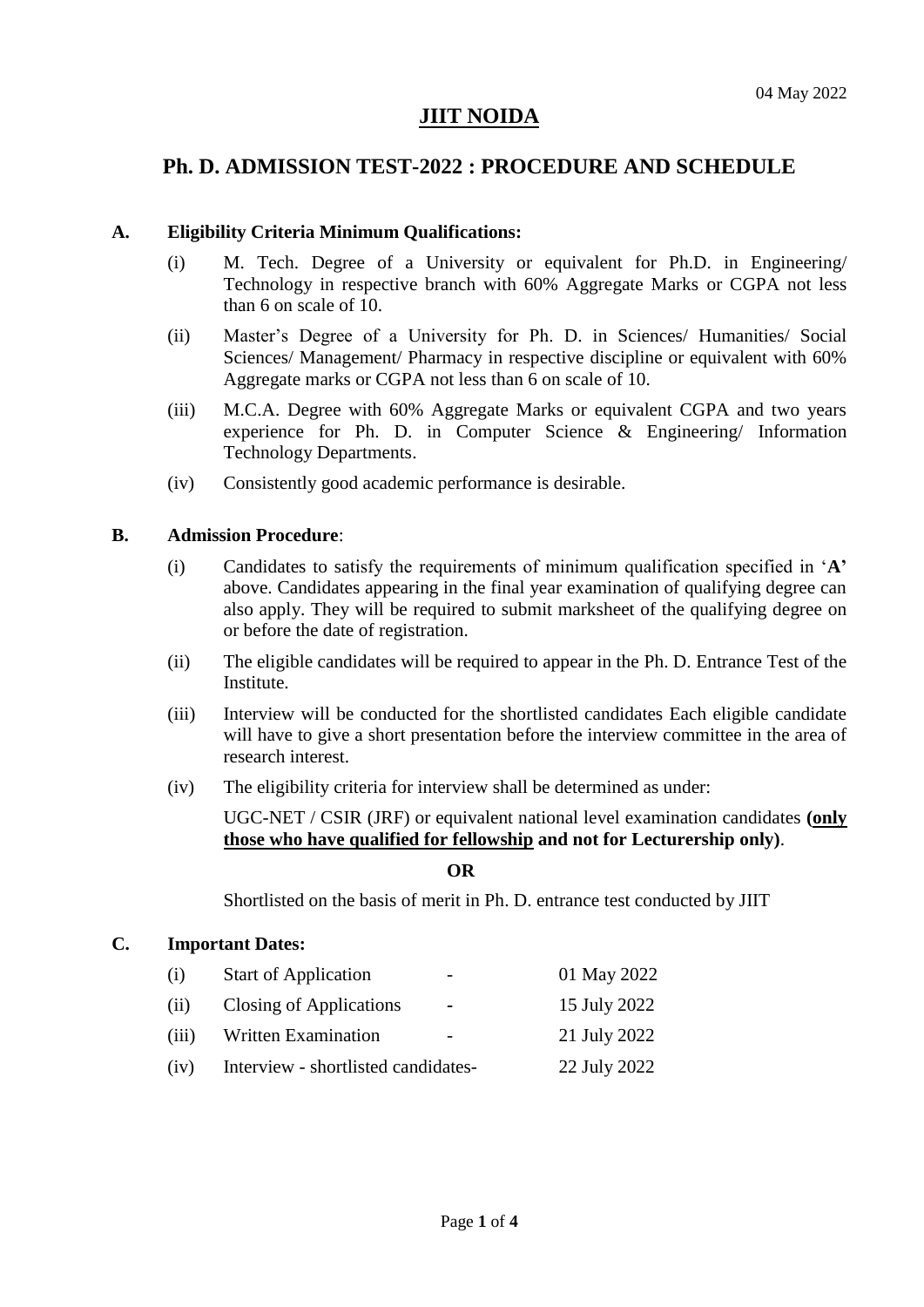# **D. How to Apply**

# **(i) Apply on line at [www.getadmissions.com](http://www.getadmissions.com/)**

#### **OR**

(ii) **Download the application form** from the website [www.jiit.ac.in](http://www.jiit.ac.in/) and submit the filled application form accompanied with a **Demand Draft of Rs. 1,000/-** in favour of "Jaypee Institute of Information Technology" payable at Noida/ Delhi personally or by post **(Write Ph. D. Application-JIIT, Noida on the Envelope)**:

The Registrar PhD Admissions 2022 Jaypee Institute of Information Technology A-10, Sector-62, Noida-201 309

## **OR**

(iii) You may also obtain the application form by sending a demand draft of Rs. 1,000/ on the address given at point (ii) above or from the institute"s counter by paying Rs. 1000/- in cash.

## **E. Written Examination Procedure**

- (i) Tests/ Questions shall be different for each discipline of the program.
- (ii) **Duration of the Test**: 150 Minutes *(60 minutes + 90 minutes)*

## (iii) **Total Marks**: 100

- (iv) Test will cover all the core/ compulsory subjects in the relevant Master Level degree. Written test would aim at judging the depth of knowledge and potential to do research work.
- **F. Personal Interview** shall be conducted only for candidates eligible as per B (iv) above.

# **G. Format of Question Paper of Ph. D. Admission Test**

## **G.1 Engineering and Science Programs**

| рюаточной от выпис                                                                                                              |                 |              |                                          |                                                                                       |  |  |
|---------------------------------------------------------------------------------------------------------------------------------|-----------------|--------------|------------------------------------------|---------------------------------------------------------------------------------------|--|--|
| <b>Types of Questions</b>                                                                                                       | <b>Duration</b> | <b>Marks</b> | <b>No. of Questions</b>                  | No. of questions<br>to be attempted                                                   |  |  |
| Objective Type                                                                                                                  | 60 Minutes      | 50           | 65 of 1 mark each<br>with 4 alternatives | 50                                                                                    |  |  |
| Short-subjective<br>(Descriptive,<br>Analytical,<br>Theoretical,<br>Logical,<br>Mathematical,<br>Numerical,<br>Derivations etc) | 90 Minutes      | 50           | 12 of 6 marks each                       | 8<br><b>Note:-</b> 2 marks<br>for precise and<br>accurate answers<br>will be awarded. |  |  |

#### **Distribution of Marks**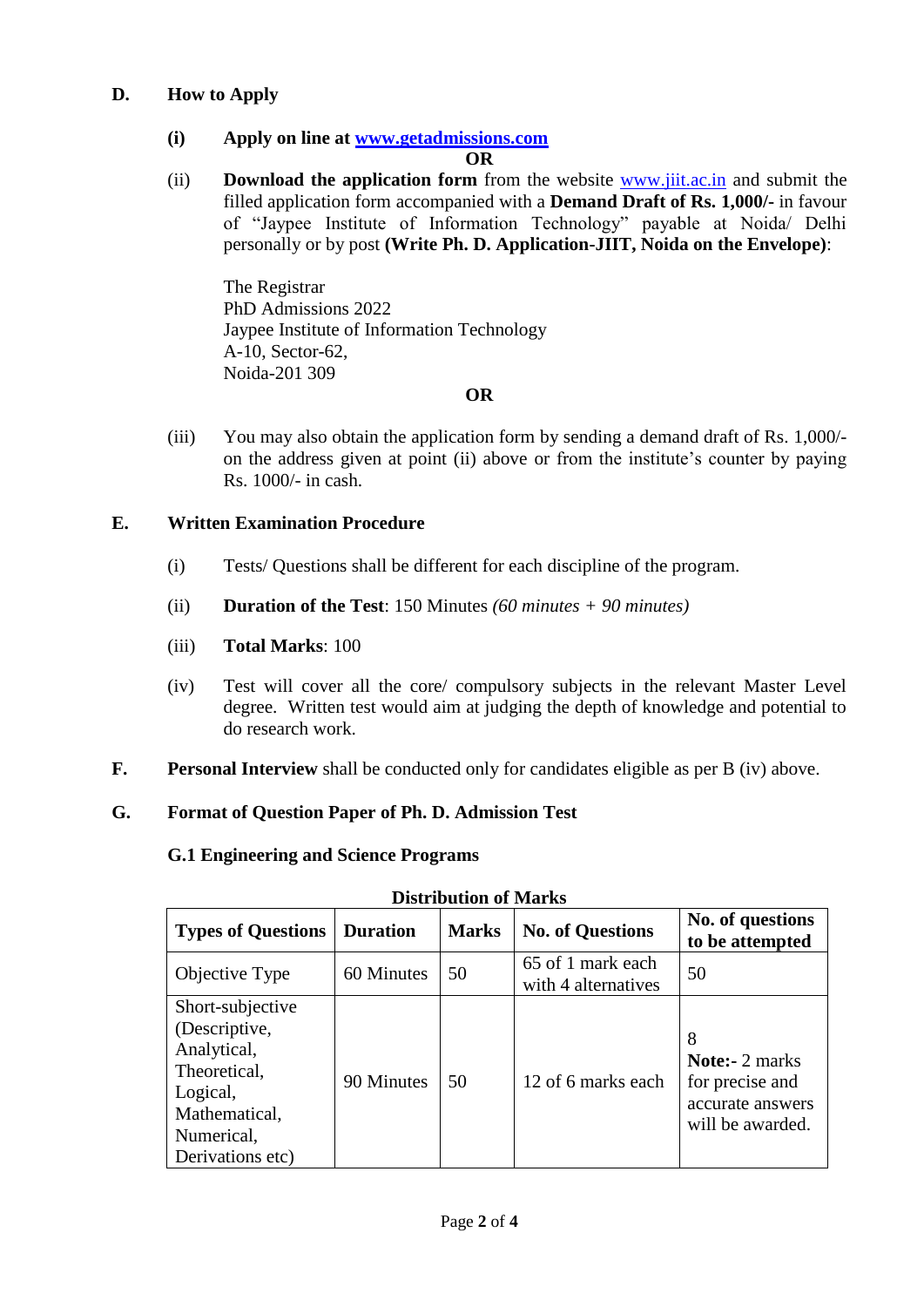- 1. There will be two parts, **PART-1** and **PART-2** of the question paper.
- 2. PART-1 will contain 65 objective type questions out of which any 50 questions may be answered. Each question will have four alternatives but single correct option. For each correct answer, 1 mark will be awarded and for an incorrect answer or an un-attempted question, zero marks will be awarded. Maximum marks will be 50 for Part-1.
- 3. PART-2 will contain 12 subjective type questions of total 50 marks. Each question will carry SIX marks. Out of 12 questions, any eight questions will have to be answered by the candidate. For each correct answer, maximum 6 marks will be awarded. Thus for all correct answers, maximum 48 marks will be awarded. 2 marks will be awarded extra for accuracy and novelty of the answer given by the candidate.
- 4. PART-1 will be of one hour duration and PART-2 will be of one and half hour duration. PART-1 will have to be answered in the first one hour. After completion of one hour, PART-1 answer book will be collected and PART-2 will be given which will have to be answered in the next one and half hour.

# **G.2 Management Program**

| <b>Research Aptitude and Methodology</b><br>(20 questions of 1 mark each)<br>Statistics (20 questions of 1 mark each)                                                                               |  |
|-----------------------------------------------------------------------------------------------------------------------------------------------------------------------------------------------------|--|
|                                                                                                                                                                                                     |  |
|                                                                                                                                                                                                     |  |
| <b>Business and Economic Environment</b><br>(25 questions of 1 mark each)                                                                                                                           |  |
| Areas as specified in the syllabus<br>Accounting and Finance<br>Marketing<br><b>Operations Management</b><br>Human Resource Management<br>& Organizational Behaviour<br>Economics and International |  |
|                                                                                                                                                                                                     |  |

## **Distribution of Marks**

# **G.3 Humanities and Social Sciences Program**

**Distribution of Marks and Duration of Test:**

## **Part A:**

**50 MCQs** of 1 marks each in area of Research Methodology in Social Sciences Qualitative and Quantitative Techniques.

**Duration:** 60 Minutes

**Max Marks:** 50